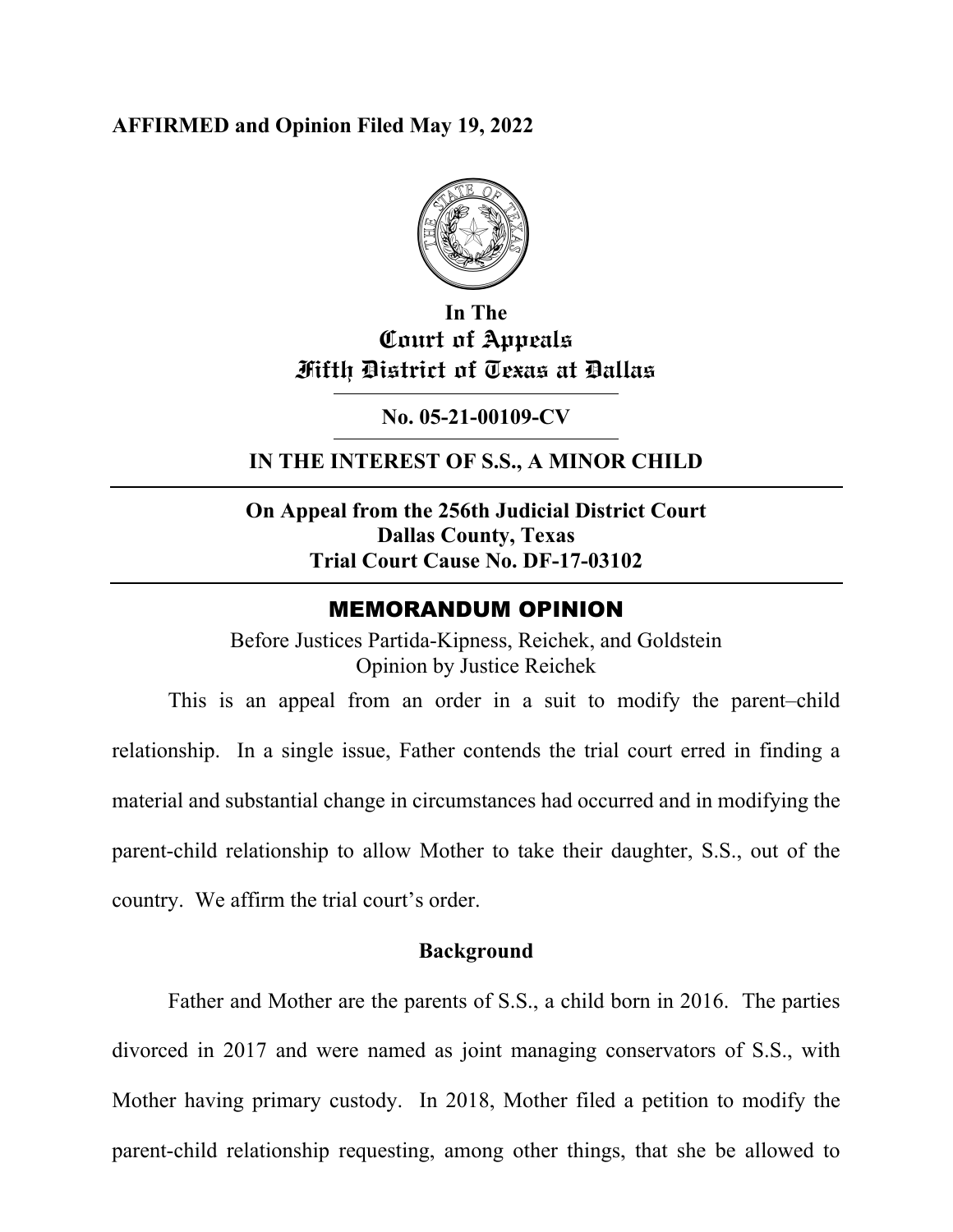obtain a United States passport for S.S. and take S.S. with her to The Gambia to see her maternal grandfather, whose health was declining. Father opposed Mother being able to take S.S. out of the country and the trial court denied Mother's request.

In July 2019, Mother travelled to see her parents in The Gambia. Mother testified she notified Father of her intent to travel, but he did not respond to her messages. Because of this, Mother took S.S. to stay with an aunt in Chicago while she was away.

In August 2019, Father filed this suit to modify the parent-child relationship asking the court to reduce his child support obligation. Mother filed a counterpetition seeking to increase the amount of support.

Beginning in October 2019, Father ceased his visitation with S.S. Father said it was because he was told the custody schedule was not enforceable and he was waiting for a new court order to be put in place. Father did not see S.S. from October 5, 2019 until August 8, 2020. During that period, Mother sent Father numerous messages asking that he take S.S. for his scheduled periods of possession. Mother stated she eventually stopped sending messages because Father told her he was "not going to show up for [S.S]."

In September 2020, Mother amended her counter-petition to request again that she be allowed to obtain a passport for S.S. and travel with her internationally. Father subsequently amended his petition to request the court "continue to

–2–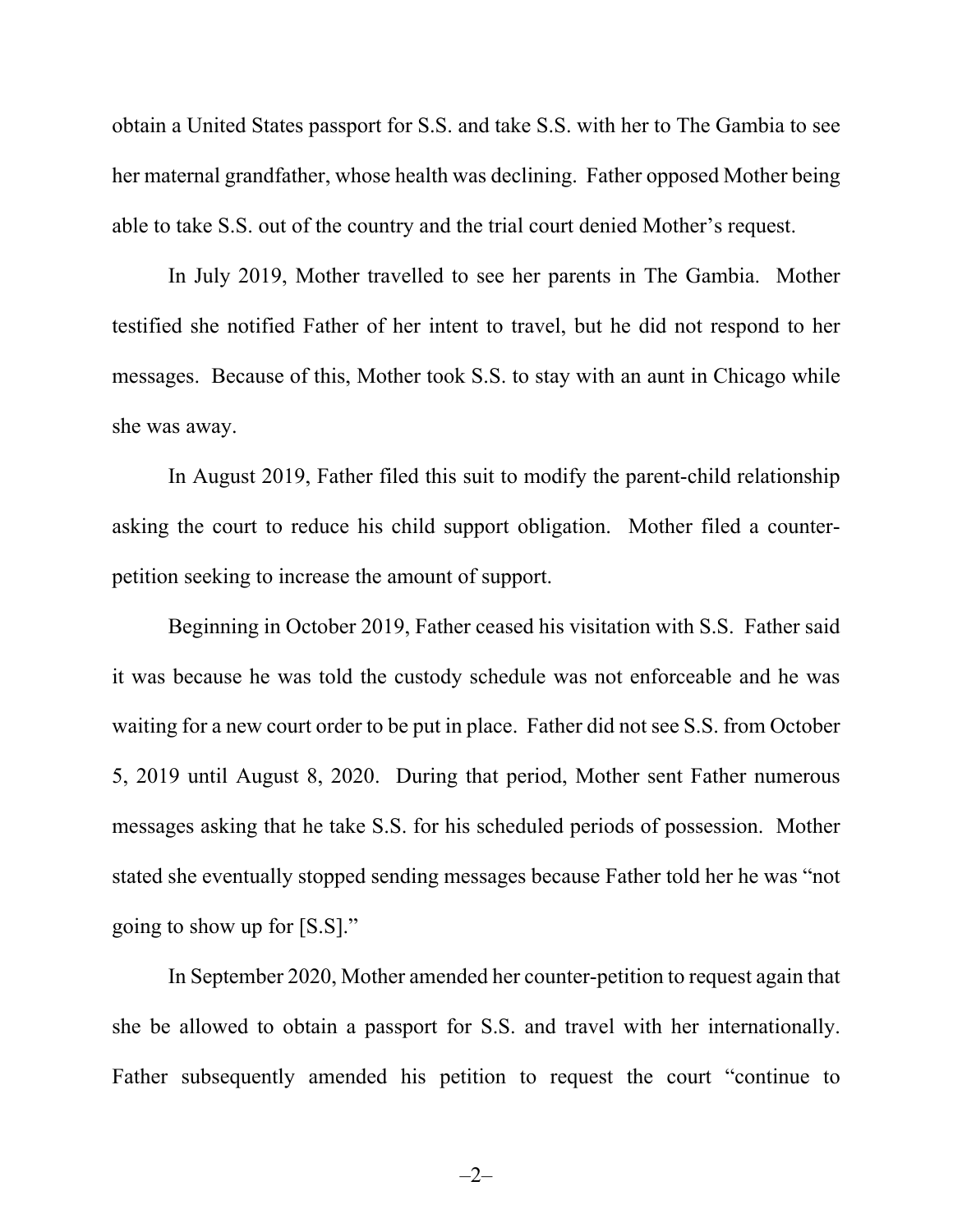permanently deny [Mother's] request for international travel and to obtain and/or have possession of the child's passport."

A hearing was conducted on the cross-petitions on November 5, 2020. With respect to the international travel issue, Father testified he opposed Mother's request because Mother had threatened to remove S.S. from the country and never bring her back. Father further testified that Mother did not tell him where S.S. was while she was in The Gambia and that she "hid" S.S. from him. As for Father's refusal to keep S.S. while Mother travelled, Father stated, "It is not my responsibility whenever [Mother] have to go on a vacation for me to hold the child. There's nowhere in the Texas Family Code where it states that if mother is going on vacation the father have to hold the child."

Mother denied threatening to abscond with S.S. to another country. She stated she is a United States citizen with a career as a registered nurse. She testified she had no intention of returning to The Gambia permanently where she would earn less than \$200 per month. Although Mother wanted S.S. to be able to meet her grandparents, she was willing to accept restrictions on her ability to travel with S.S. to only countries that participate in the Hague Convention. Mother stated her brother lives in London and she had other family members in Sweden, France, and Germany. According to Mother, Father told her he would never agree to let S.S. get a passport because Mother was making him pay child support.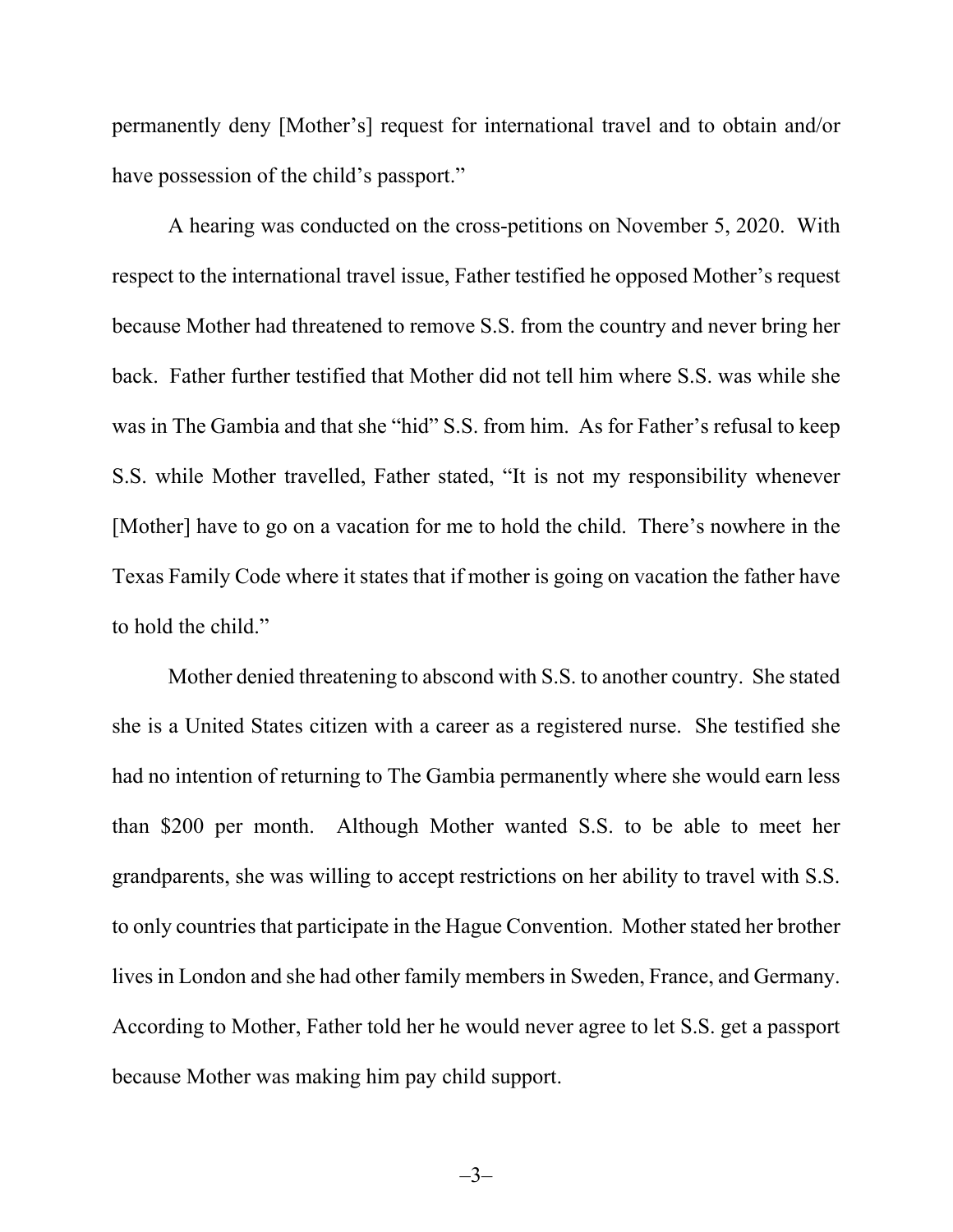Mother also denied she hid S.S. from Father while she was visiting her parents. Mother stated she told Father she was travelling and, when Father eventually called and asked where S.S. was, she told him S.S. was in Chicago. Mother stated that, during the ten-month period in which Father did not see S.S., she frequently had to find babysitters or miss work.

After hearing the evidence, the trial court stated,

It's tough to hear about a child being left behind in the care of somebody else because the child cannot travel with the mother and [] the father would not take the child so the child had to be left with another relative. I just - - I just - - that is something that happened since the last order. I don't think it's fair to the child. I don't think it's in the child's best interest. So the Court is going to authorize international travel; however, it's only to Hague Convention participating countries. So Gambia is prohibited until they are a signatory to the Hague Convention. The Court does not find a risk of international abduction. So the Court is going to order both parents to cooperate with the application of a passport.

The trial court signed its final order on January 22, 2021.

 Father timely filed a request for findings of fact and conclusions of law. He did not, however, file a notice of past due findings of fact and conclusions of law as required by rule 297 of the Texas Rules of Civil Procedure. *See* TEX. R. CIV. P. 297. No findings and conclusions were made. Father then brought this appeal.

#### **Analysis**

 In a single issue, Father contends the trial court abused its discretion in ordering a modification of the international travel restrictions for S.S. because Mother failed to prove a material and substantial change in circumstances had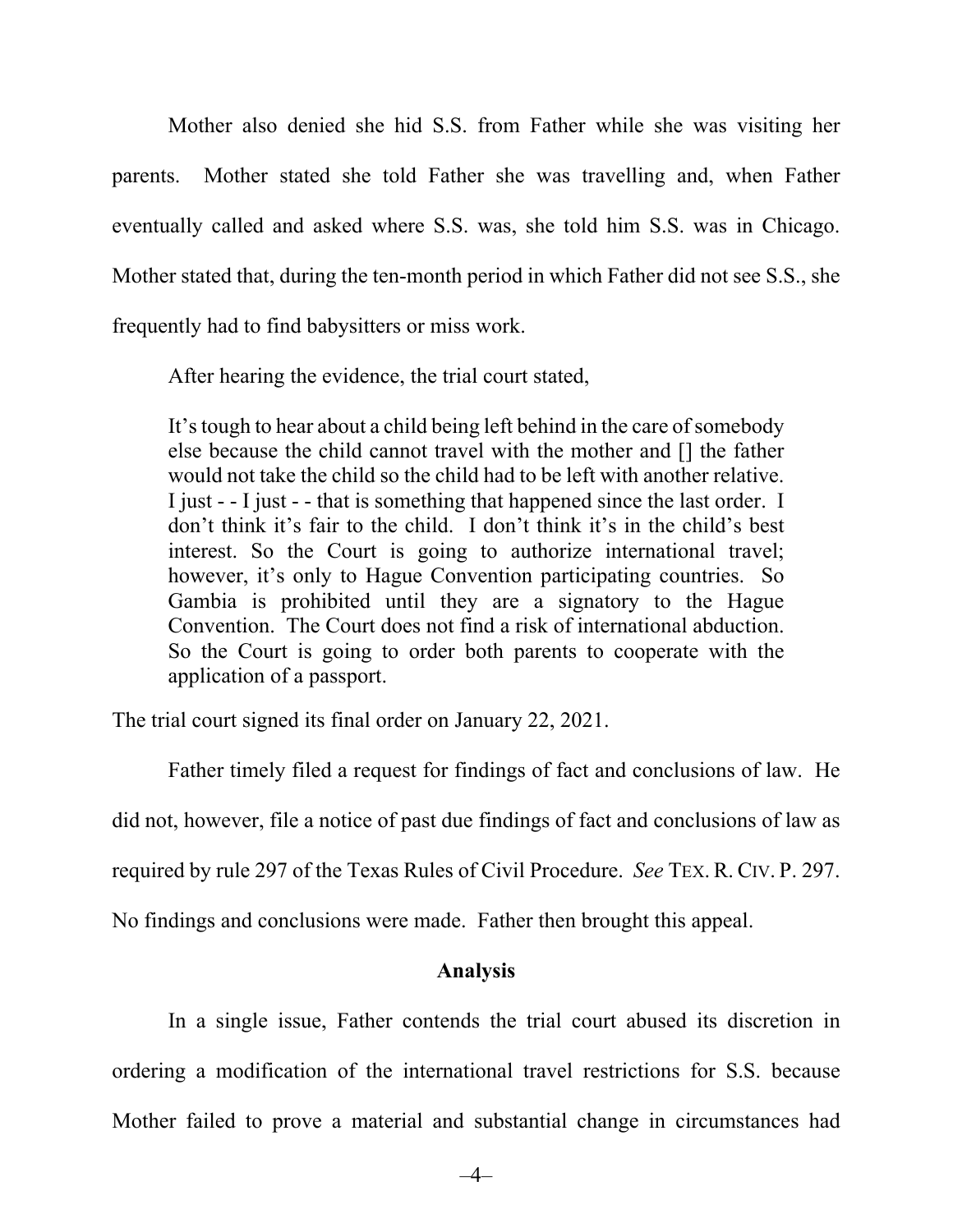occurred. In determining whether the trial court abused its discretion, we engage in a two part inquiry: (1) whether the trial court had sufficient information upon which to exercise its discretion; and (2) if so, whether the trial court erred in its exercise of that discretion. *In re J.P.M.*, No. 05-18-00548-CV, 2019 WL 6768763, at \*1 (Tex. App.—Dallas Dec. 12, 2019, no pet.) (mem. op.). We recognize the trial court is in the best position to observe and assess the witnesses' demeanor and credibility and to sense the "forces, powers, and influences" that may not be apparent from merely reading the record on appeal. *In re C.M.C.*, No. 05-15-01359-CV, 2016 WL 7166415, at \*4 (Tex. App.—Dallas Nov. 9, 2016, no pet.) (mem. op.). Accordingly, we defer to the trial court's resolution of underlying facts and its credibility determinations that may have affected its decision. *Id*. We do not substitute our judgment on those matters for that of the trial court. *Id*. If some evidence of a substantial and probative character supports the trial court's decision, there is no abuse of discretion. *In re K.M.B.*, 606 S.W.3d 889, 894 (Tex. App.—Dallas 2020, no pet.).

 The trial court may modify an order establishing possession of and access to a child only if the modification would be in the child's best interest and there has been a material and substantial change of circumstances. TEX. FAM. CODE ANN. § 156.101. In deciding whether a material and substantial change of circumstances has occurred, the trial court is not confined to rigid or definite guidelines. *In re C.M.C.*, 2016 WL 7166415, at \*4. Instead, the determination is fact specific and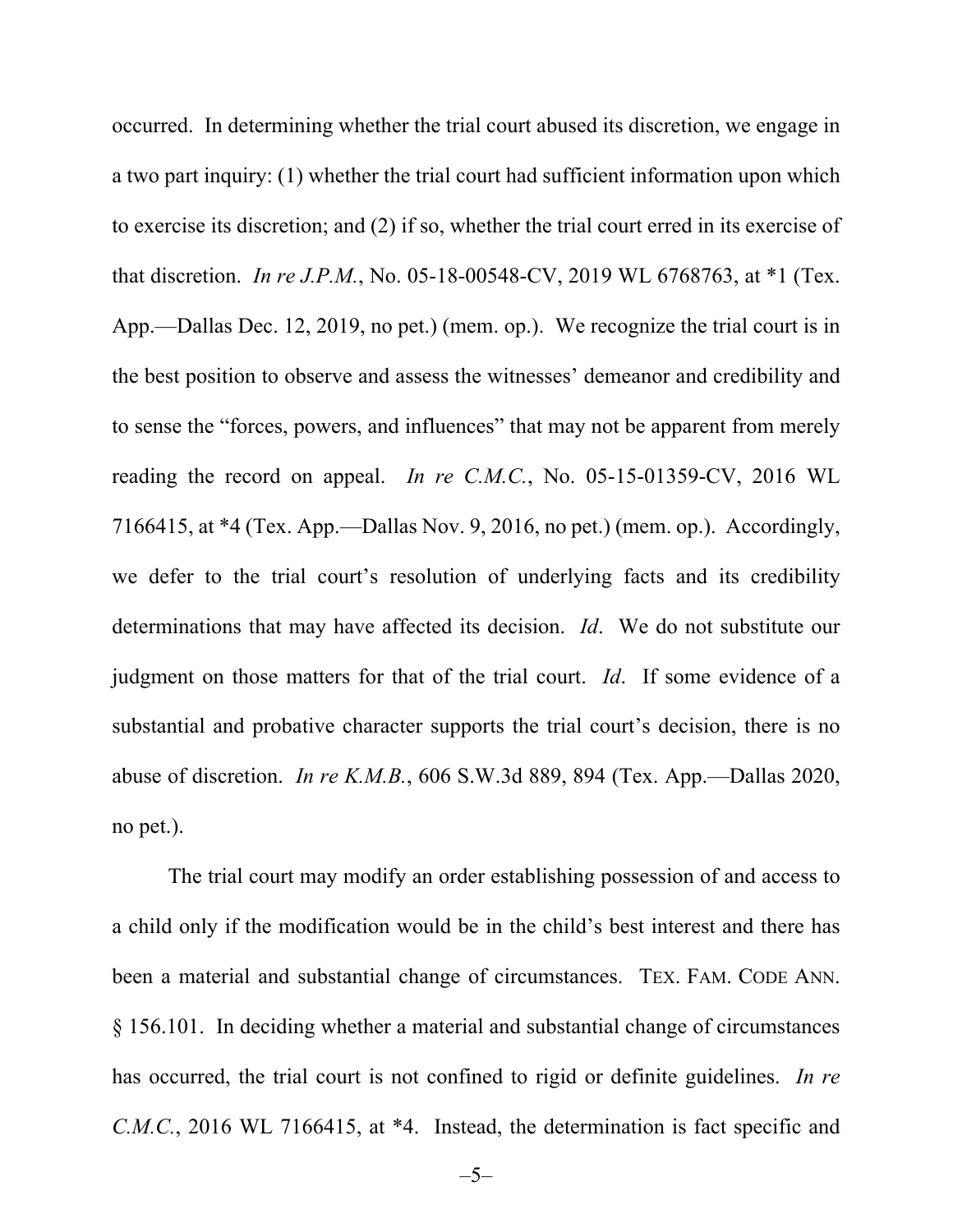must be made according to the circumstances as they arise. *Id*. The law does not prescribe any particular method for showing changed circumstances, which may be established by circumstantial evidence. *Id*.

 Among the things a trial court may consider when deciding if there has been a change of circumstances is a demonstrated inability to co-parent effectively since the time the last order was entered. *Id*. at \*6; *see also In re M.R.H.*, No. 13-15- 00516-CV, 2016 WL 8919846, at \*3 (Tex. App.—Corpus Christi–Edinburg Dec. 21, 2016, no pet) (mem. op.); *Coburn v. Moreland*, 433 S.W.3d 809, 828 (Tex. App.—Austin 2014, no pet.). Here the evidence showed that, since the date of the last order, there was a ten-month period during which Father refused to exercise his periods of possession even when requested to do so by Mother. Furthermore, Father testified he felt it was not his responsibility to keep S.S. if Mother wanted or needed to travel, and he was unwilling to care for S.S. other than during his periods of court ordered possession. Mother testified that Father used the passport issue as leverage to try to reduce his child support obligation. Father's unwillingness to amicably coparent meant that Mother would be required to find alternative care for her young child for extended periods if she wished to see her family outside the United States. We conclude the trial court did not abuse its discretion in concluding there had been a material and substantial change in circumstances.

 Although not raised as a separate issue, Father also appears to suggest the trial court erred in concluding there was not a risk of international abduction if Mother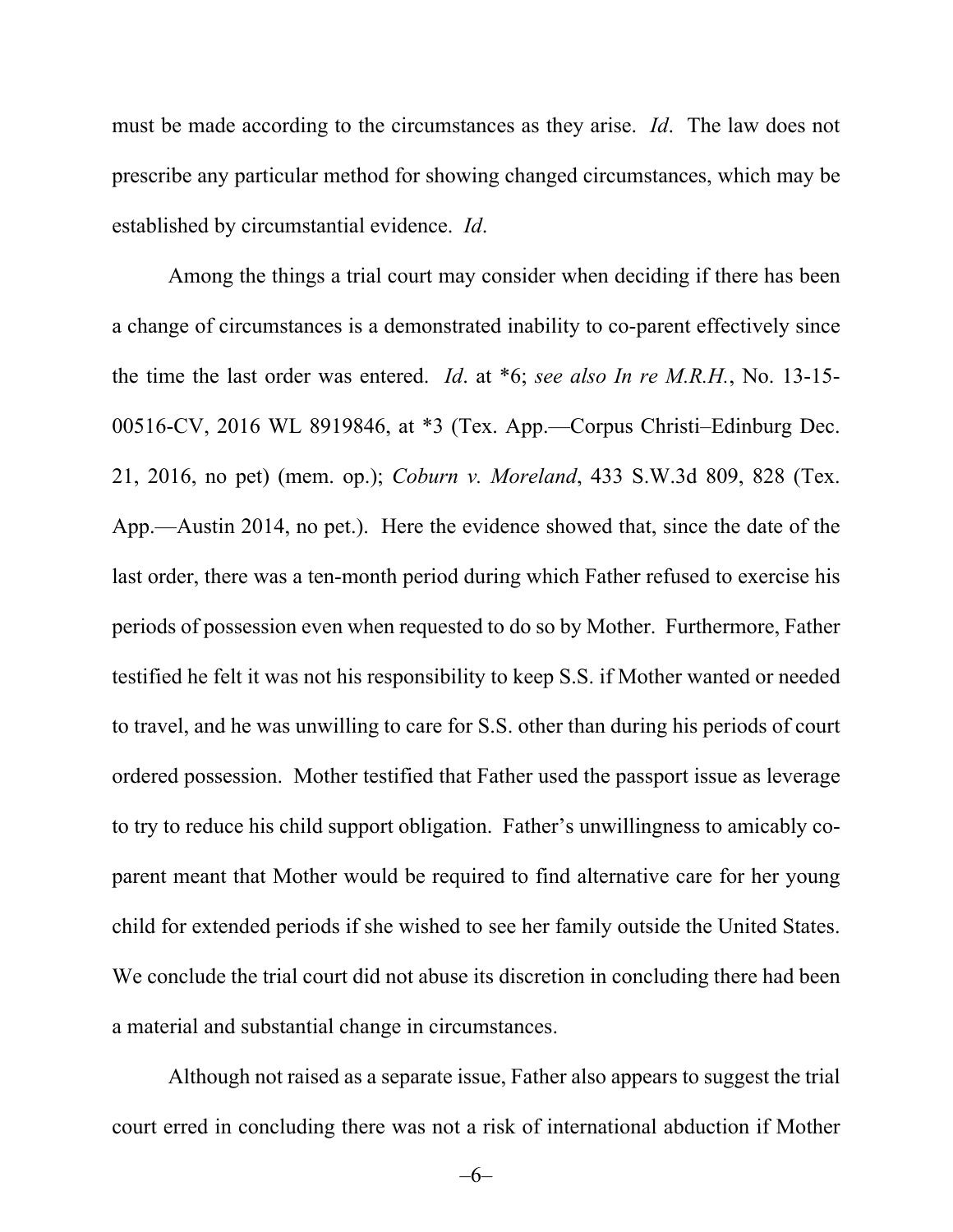were allowed to take S.S. out of the country. Under section 153.501 of the Texas Family Code, if credible evidence is presented indicating a potential risk of the international abduction of a child by a parent, the court must determine whether it is necessary to take measures to protect the child. TEX. FAM. CODE ANN. § 153.501. In deciding whether a risk of abduction exists, the court is required to consider evidence that the parent (1) has "taken, enticed away, kept, withheld, or concealed a child in violation of another person's right of possession," (2) has "previously threatened to take, entice away, keep, withhold, or conceal a child in violation of another person's right of possession," (3) lacks financial reason to stay in the United States, (4) has "recently engaged in planning activities that could facilitate the removal of the child from the United States", (5) has a history of domestic violence, or (6) has a criminal history or history of violating court orders. *Id*. at § 153.502.

 The only evidence Father presented to show a risk of abduction was his testimony that Mother "hid" S.S. at her aunt's house while she visited her parents and his allegation that Mother told him if she took S.S. out of the country, she would not come back. Mother vehemently denied both these things and it was within the trial court's discretion to believe her testimony over Father's. *In re C.M.C.*, 2016 WL 7166415, at \*4. Mother additionally testified she was a United States citizen with a career as a registered nurse. She stated she had no intention of relocating and that doing so would cause her financial distress.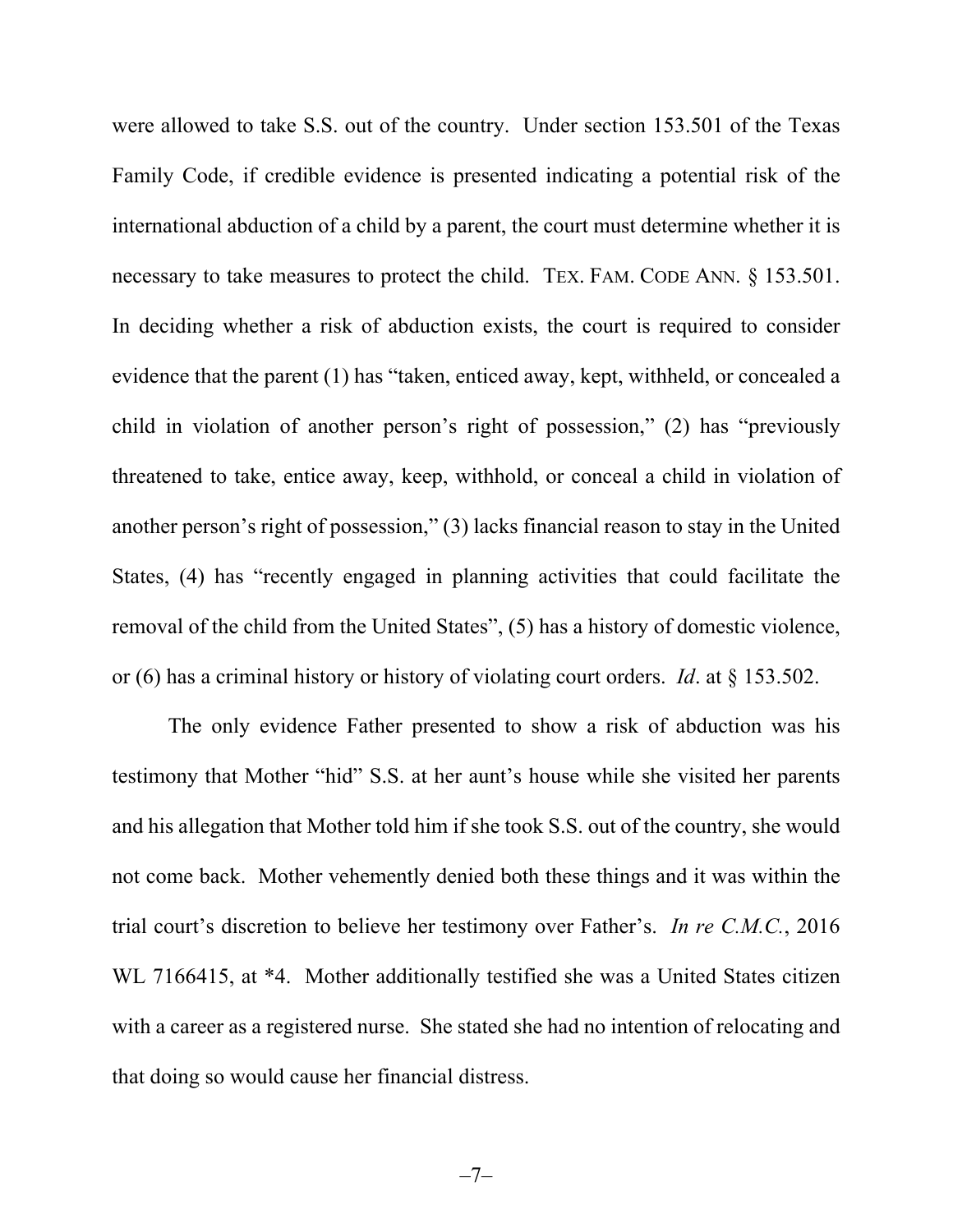Based on the foregoing, we conclude the evidence supports the trial court's decision to modify the parent-child relationship by allowing Mother to obtain a passport for S.S. and travel with her internationally. We affirm the trial court's order.

> /Amanda L. Reichek/ AMANDA L. REICHEK **JUSTICE**

210109F.P05